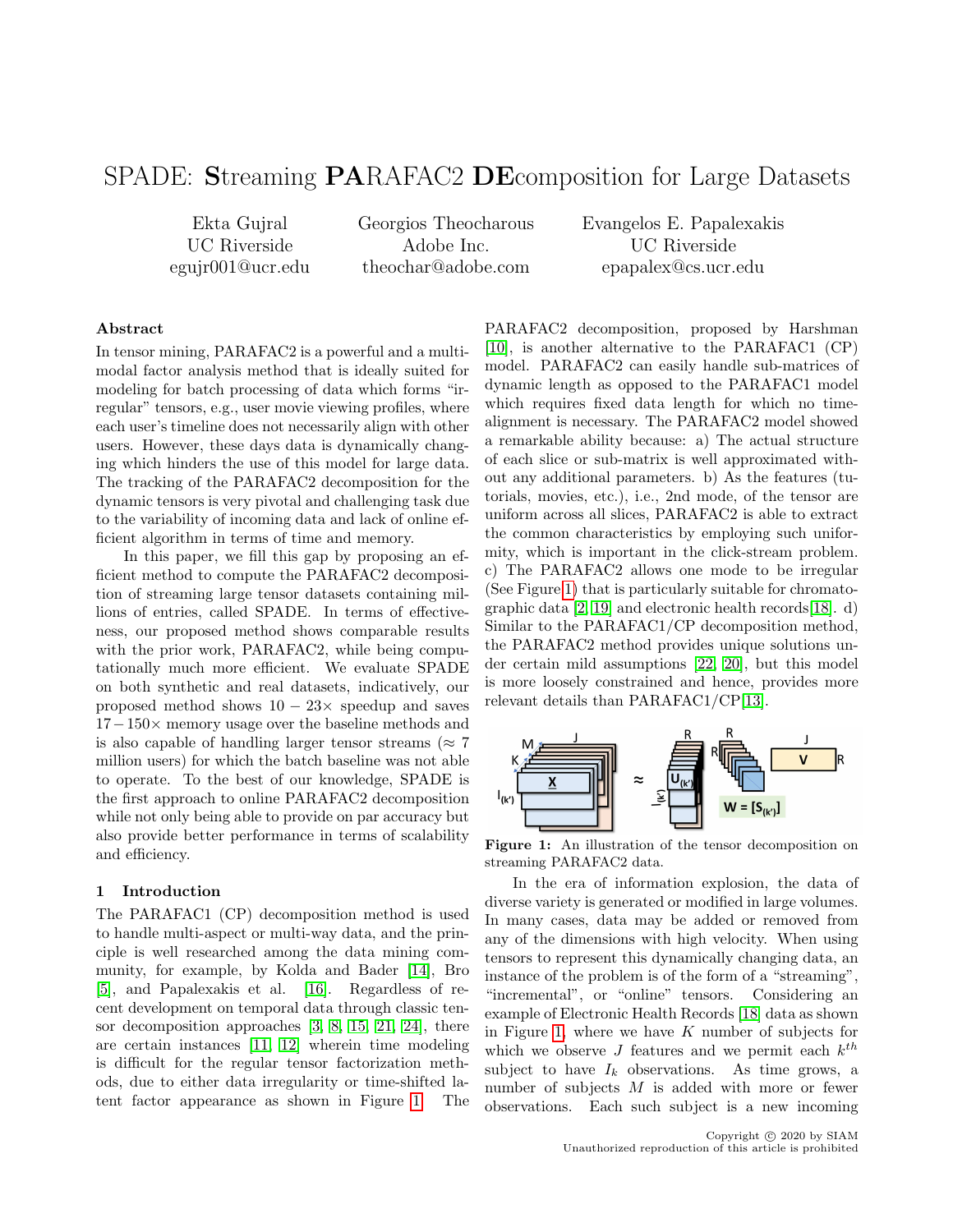slice(s) to the tensor  $\underline{\mathbf{X}}_k$  on its  $N^{th}$  mode, which is seen as a streaming update. Additionally, the tensor may be growing in all of its N-modes, especially in complex and evolving environments such as online social networks. As shown in Figure [1,](#page-0-0) PARAFAC2 approximates entire data (old + new) as:  $\underline{\mathbf{X}}_k \approx \mathbf{U}_{k'} \mathbf{S}_{k'} \mathbf{V}^T$ , where  $k' \in$  $[1,(K+M)], \mathbf{U}_{k'} \in \mathbb{R}^{I_{k'}^{\times} \times R}, \mathbf{S}_{k'}^{\times}$  is a diagonal  $R \times$  $R$ ,  $\mathbf{V} \in \mathbb{R}^{J \times \mathbb{R}}$  and R is the target rank of the decomposition.

Streaming PARAFAC2 decomposition is a challenging task due to the following reasons. First, to fit the PARAFAC2 model, alternating least squares (ALS) is commonly used. For 3-mode tensor, the estimations of all the three modes are done alternatively and iteratively until no significant changes are observed or local minimum solution is achieved and thus its main drawback is very slow convergence for large datasets that is often observed due to expensive recalculations for the entire tensor. Second, for PARAFAC2 tensor data, any pre-processing to accumulate across any mode may lose significant information. Third, maintaining highaccuracy (competitive to decomposing the full tensor) using significantly fewer computations than the full decomposition calls for innovative and, ideally, sub-linear approaches. Lastly, operating on the full ambient data space, as the tensor is being updated online, leads to an increase in time and space complexity, rendering such approaches is hard to scale, and thus calls for efficient methods that work on memory spaces which are significantly smaller than the original ambient data dimensions.

To handle the above challenges, in this paper, we propose a method to decompose online or incremental tensors based on PARAFAC2 decomposition. Our goal is, given an already computed PARAFAC2 decomposition, to track the PARAFAC2 decomposition of an online tensor, as it receives streaming updates, 1)  $ef$ ficiently, being much faster than re-computing the entire decomposition from scratch after every update, and utilizing smaller amount of memory, and 2) accurately, incurring an approximation error that is as close as possible to the decomposition of the full tensor. Answering the above questions, we propose SPADE (Streaming PARAFAC2 DEcompistion) framework. Our SPADE achieves the best of both worlds in terms of speed and memory efficiency: a) it is faster than a highlyoptimized baseline in all cases considered for both real (Figure [3\)](#page-7-0) and synthetic (Table [3,](#page-5-0) [4,](#page-5-1) [5\)](#page-5-2) datasets, achieving up to  $10 - 23 \times$  performance gain; b) at the same time, SPADE is more scalable, in that it can execute in reasonable time for large problem instances when the baseline fails due to excessive memory consumption (Figure [2\)](#page-6-0). For exposition purposes, we focus on the streaming scenario, where a 3-mode tensor grows on the third mode, however, our work extends to cases where more than one modes are online.

To the best of our knowledge, no work has assessed streaming or online PARAFAC2 for large-scale dense/sparse data, as well as the challenges arising by doing so. Our contributions are summarized as follows:

- Novel Scalable Online Algorithm: We introduce SPADE, a scalable and effective algorithm for tracking the PARAFAC2 decompositions of online tensors that admits an efficient parallel implementation. We do not limit to 3-mode tensors, our algorithm can easily handle higher-order tensor decompositions. We make our Matlab implementation publicly available on the  $link<sup>1</sup>$  $link<sup>1</sup>$  $link<sup>1</sup>$ .
- Extensive Evaluation We evaluate the scalability of SPADE using datasets originating from two different application domains, namely a sequential user viewing patterns dataset by Adobe and a timeevolving movie ratings dataset, which is publicly available. Additionally, we perform extensive synthetic data experiments.
- Real-world case study We performed a case study of applying SPADE on the dataset by Adobe which consists of a sequence of tutorials watched by  $\approx 7$ *Million* users. The communities discovered were evaluated by an expert from Adobe.

## 2 Background

In this Section, we provide the necessary background for notations and tensor operations. Then, we briefly discuss the related work regarding the classical and sparse method for PARAFAC2 for tensor factorization. Table [1](#page-1-1) contains the symbols used throughout the paper.

<span id="page-1-1"></span>

| Symbols                                             | <b>Definition</b>                                                                                                                                                                    |
|-----------------------------------------------------|--------------------------------------------------------------------------------------------------------------------------------------------------------------------------------------|
| $\overline{\mathbf{X}, \mathbf{X}, \mathbf{x}, x}$  | Tensor, Matrix, Column vector, Scalar                                                                                                                                                |
| $\mathbf{X}^T, \mathbf{X}^{-1}, \mathbf{X}^\dagger$ | Transpose, Inverse, Pseudo-inverse                                                                                                                                                   |
| $diag(\mathbf{X})$                                  | Extract diagonal of matrix $X$                                                                                                                                                       |
| $\underline{\mathbf{X}}_k$                          | shorthand for $\underline{\mathbf{X}}(:, :, k)$ (k-th frontal slice of $\underline{\mathbf{X}}$ )                                                                                    |
| $\mathbf{X}^{(n)}$ , $\mathbf{X}^{(n)}$             | mode-n matricization of X, matrix X at mode-n                                                                                                                                        |
| $  A  _F,   a  _2$                                  | Frobenius norm, $\ell_2$ norm                                                                                                                                                        |
| $\circ$ , $\circledast$ , $\otimes$ , $\odot$       | Outer, Hadmard, Kronecker and Khatri-Rao product                                                                                                                                     |
| $_{\text{DoM}}$                                     | Out of Memory                                                                                                                                                                        |
| <b>MTTKRP</b>                                       | Matricized tensor times Khatri-Rao product 14                                                                                                                                        |
| $T = 1.1 - 1.1$                                     | $T\Gamma$ , 1, 1, $\Gamma$ , $\Gamma$ , $\Gamma$ , $\Gamma$ , $\Gamma$ , $\Gamma$ , $\Gamma$ , $\Gamma$ , $\Gamma$ , $\Gamma$ , $\Gamma$ , $\Gamma$ , $\Gamma$ , $\Gamma$ , $\Gamma$ |

Table 1: Table of symbols and their description

2.1 PARAFAC1 (CP) Decomposition Tensor decomposition is a general tool for tensor analysis. Using tensor decomposition, we find latent factor or relations within data. One of the most popular and extensively used tensor decompositions is the Canoni-

<span id="page-1-0"></span><sup>1</sup>[http://www.cs.ucr.edu/~egujr001/ucr/madlab/src/SPADE.](http://www.cs.ucr.edu/~egujr001/ucr/madlab/src/SPADE.zip) [zip](http://www.cs.ucr.edu/~egujr001/ucr/madlab/src/SPADE.zip)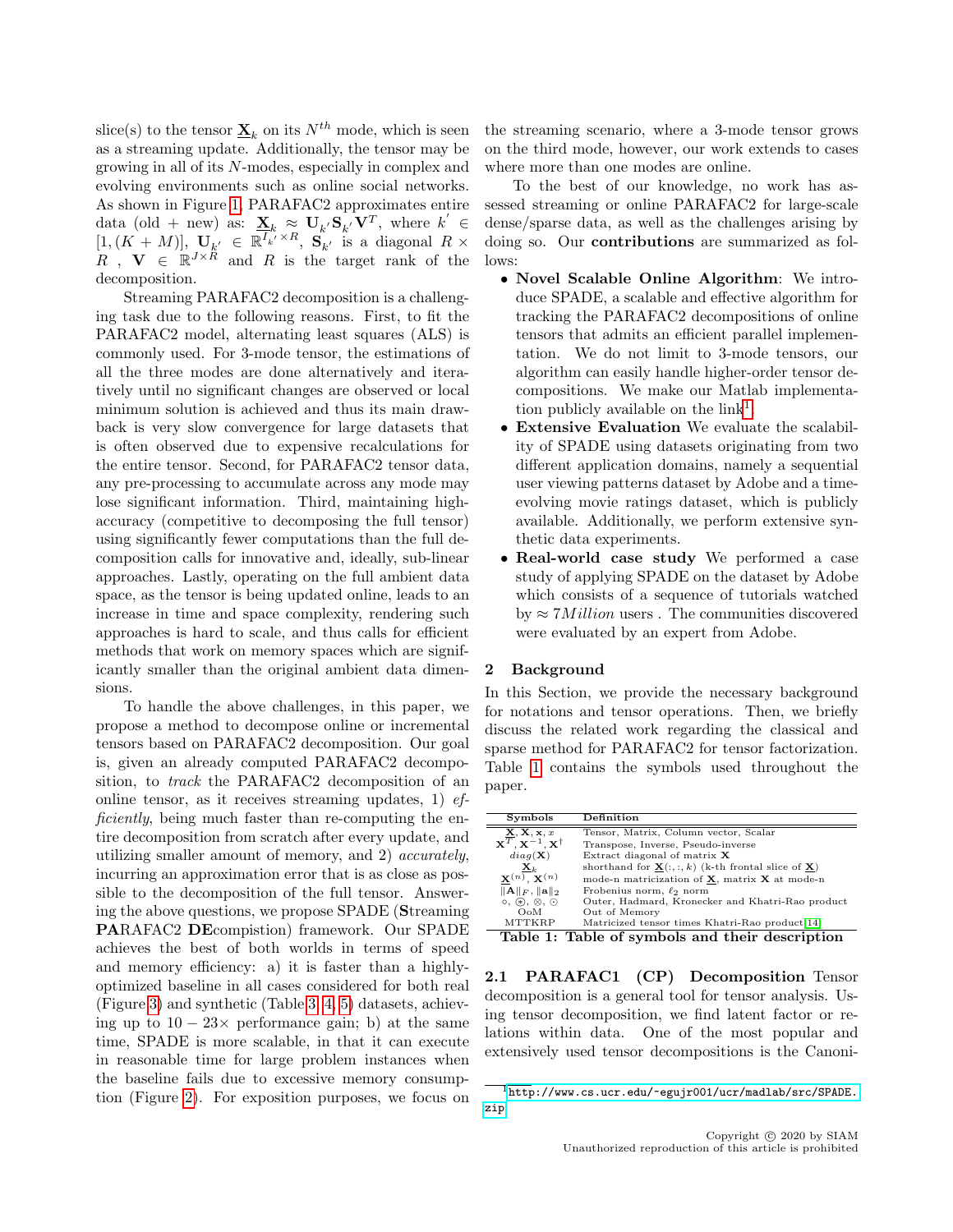cal Polyadic (CP) or CANDECOMP/ PARAFAC1 decomposition [\[6,](#page-8-17) [5,](#page-8-1) [4,](#page-8-18) [14\]](#page-8-0) referred as CP decomposition. Given a N-mode tensor  $\underline{\mathbf{X}}$  of dimension  $\mathbb{R}^{I_1 \times I_2 \times \ldots I_N}$ , its CP decomposition can be written as  $\mathbf{U}^{(n)} \in \mathbb{R}^{I_n \times R}$ , where  $n = (1, 2, \dots N)$  and R represents the number of latent factors or upper bound rank on tensor  $\underline{\mathbf{X}}$ . The  $N$ -mode CP decomposition of tensor  $\underline{\mathbf{X}}$  can be written as  $(2.1)$ 

<span id="page-2-0"></span>
$$
\mathcal{L} = \operatorname{argmin}_{\mathbf{Z}} \frac{1}{2} \left\| \underline{\mathbf{X}}^{(n)} - [\mathbf{U}^{(n)} (\mathbf{U}^{(N)} \cdots \odot \mathbf{U}^{(n+1)} \odot \mathbf{U}^{(n-1)} \odot \mathbf{U}^{(1)})^T \right\|_F^2
$$

$$
= \operatorname{argmin}_{\mathbf{Z}} \frac{1}{2} \left\| \underline{\mathbf{X}}^{(n)} - [\mathbf{U}^{(n)} (\odot_{i \neq n}^N \mathbf{U}^{(i)})^T \right\|_F^2 \quad \forall i \in [1, N]
$$

The direct fitting of Eq. [\(2.1\)](#page-2-0) is difficult. The most common fitting for CP decomposition is by using ALS (Alternating Least Squares). The main idea behind ALS is the following: when we fix all factor matrices except for one, the problem reduces to a linear least squares problem which can be solved optimally. We refer the interested reader to several well-known surveys that provide more details on tensor decompositions and its applications [\[14,](#page-8-0) [16\]](#page-8-2).

2.2 Classic PARAFAC2 Decomposition The PARAFAC2 model was first developed by Harshman [\[10\]](#page-8-10) to handle the situation where the number of observations (row dimension) in each  $\underline{\mathbf{X}}_k$  may vary e.g study of phonetics. In his work, Harshman described a way to factorize multiple matrices simultaneously given that one factor was not exactly the same in all those matrices. This can be solved by imposing orthogonality constraints on a linear transformation as a coupling relationship between the similar factors to ensure identifiability. Hence, the PARAFAC2 model for 3-mode tensor  $\underline{\mathbf{X}}_k \in \mathbb{R}^{I_k \times J}$  is given by:

<span id="page-2-1"></span>(2.2) 
$$
\mathcal{L} = \operatorname{argmin}_{\mathbf{U}, \mathbf{S}, \mathbf{V}} \frac{1}{2} ||\mathbf{\underline{X}}_k - \mathbf{U}_k \mathbf{S}_k \mathbf{V}^T||_2^F \quad \forall k
$$
subject to 
$$
\mathbf{U}_k = \mathbf{Q}_k * \mathbf{H} \text{ and } \mathbf{Q}_k \mathbf{Q}_k^T = \mathbf{I}_r
$$

where  $\mathbf{U}_k \in \mathbb{R}^{I_k \times R}$  are coupled matrices,  $\mathbf{H} \in \mathbb{R}^{R \times R}$ is coefficients matrix,  $\mathbf{Q}_k \in \mathbb{R}^{I_k \times R}$  are left-orthogonal coupling matrices to ensure uniqueness of factors and  $\mathbf{W} = \mathbf{S}_k \in \mathbb{R}^{R \times R}$  is set of diagonal matrix. The Equ [\(2.2\)](#page-2-1) in form of orthogonal form can be re-written as :

<span id="page-2-2"></span>(2.3) 
$$
\mathcal{L} = \operatorname{argmin}_{\mathbf{Q}} \frac{1}{2} ||\mathbf{\underline{X}}_k - \mathbf{Q}_k \mathbf{H} \mathbf{W} \mathbf{V}^T||_2^F \quad \forall k
$$
  
subject to 
$$
\mathbf{Q}_k \mathbf{Q}_k^T = \mathbf{I}_r
$$

To solve Eq [\(2.3\)](#page-2-2), most common method is Alternating Least Square (ALS) that updates  $\mathbf{Q}_k$  by fixing other factor matrices i.e  $H, W$ , and  $V$ . The orthogonal coupling matrix  $\mathbf{Q}_k$  can be obtained by Singular Value decomposition (SVD) of  $(\mathbf{H}\mathbf{W}\mathbf{V}^T\underline{\mathbf{X}}_k^T) = [\mathbf{P}_n, \Sigma_n, \mathbf{Z}_n^T]$ .

With  $\mathbf{Q}_k^T = \mathbf{P}_n \mathbf{Z}_n^T$  fixed, the rest of factors can be obtained as: (2.4)

<span id="page-2-3"></span>
$$
\mathcal{L} = \operatorname{argmin}_{\mathbf{H}, \mathbf{W}, \mathbf{V}} \frac{1}{2} ||\mathbf{Q}_k \underline{\mathbf{X}}_k - \mathbf{H} \mathbf{W} \mathbf{V}^T||_2^F s.t. \mathbf{Q}_k \mathbf{Q}_k^T = \mathbf{I}_r
$$
  
argmin<sub>**H**, **W**, **V**  $\frac{1}{2} || \underline{\mathbf{Y}} - \mathbf{H} \mathbf{W} \mathbf{V}^T ||_2^F$</sub> 

The Eq. [\(2.3\)](#page-2-2) is equivalent of solving CP decomposition of  $Y$  using ALS method. The classic method of PARAFAC2 is limited to small sized dense data and require large amount of resources (time and space) to process big data. The author [\[18\]](#page-8-13) proposed method namely SPARTAN (Scalable PARAFAC2) for large and sparse tensors. The speed up of the process is obtained by modifying core computational kernel.The author [\[1\]](#page-8-19) proposed constrained version of Scalable PARAFAC2. But these methods are limited to static data. In this era, data is growing very fast and a recipe for handling the limitations is to adapt existing approaches using online techniques. To our best knowledge, there is no work in the literature that deals dynamic PARAFAC2 tensor decomposition. To fill the gap, we propose a scalable and efficient (time and space) method to find the PARAFAC2 decomposition for streaming large-scale high-order PARAFAC2 data and maintain comparable accuracy.

#### 3 Proposed Method: SPADE

In this section, we introduce our proposed method for tracking the PARAFAC2 decomposition of data in an incremental setting. For presentation purposes, initially a 3-mode irregular tensor case will be discussed. Then, we further present our proposed method to handle higher mode tensors. Here, we assume that only last mode of a tensor is increasing over time and other modes remain unchanged over time. Formally, the problem that we solve is the following:

PROBLEM 1. Given  $(a)$  an existing set of  $PARAFAC2 decomposition$  i.e.  $\mathbf{U}_{old}, \mathbf{V}_{old}$  and  $\mathbf{W}_{old}$  factor matrices, having R latent components, that approximate tensor  $\underline{\mathbf{X}}_{old} \in \mathbb{R}^{I_k \times J \times K}$  at time  $t$ , (b) new incoming slice  $(s)$  in form of tensor  $\underline{\mathbf{X}}_{new} \in \mathbb{R}^{I_n \times J \times N}$  at any time  $\Delta t$ , Find updates of  $U_{new}$ ,  $V_{new}$  and  $W_{new}$  incrementally to approximate PARAFAC2 tensor  $\underline{\mathbf{X}} \in \mathbb{R}^{I_{(k+n)} \times J \times (K+N)}$  after appending new slice(s) at  $t = t_1 + \Delta t$  in last mode while maintaining a comparable accuracy with running the full PARAFAC2 decompositon on the entire updated tensor  ${\bf X}$ .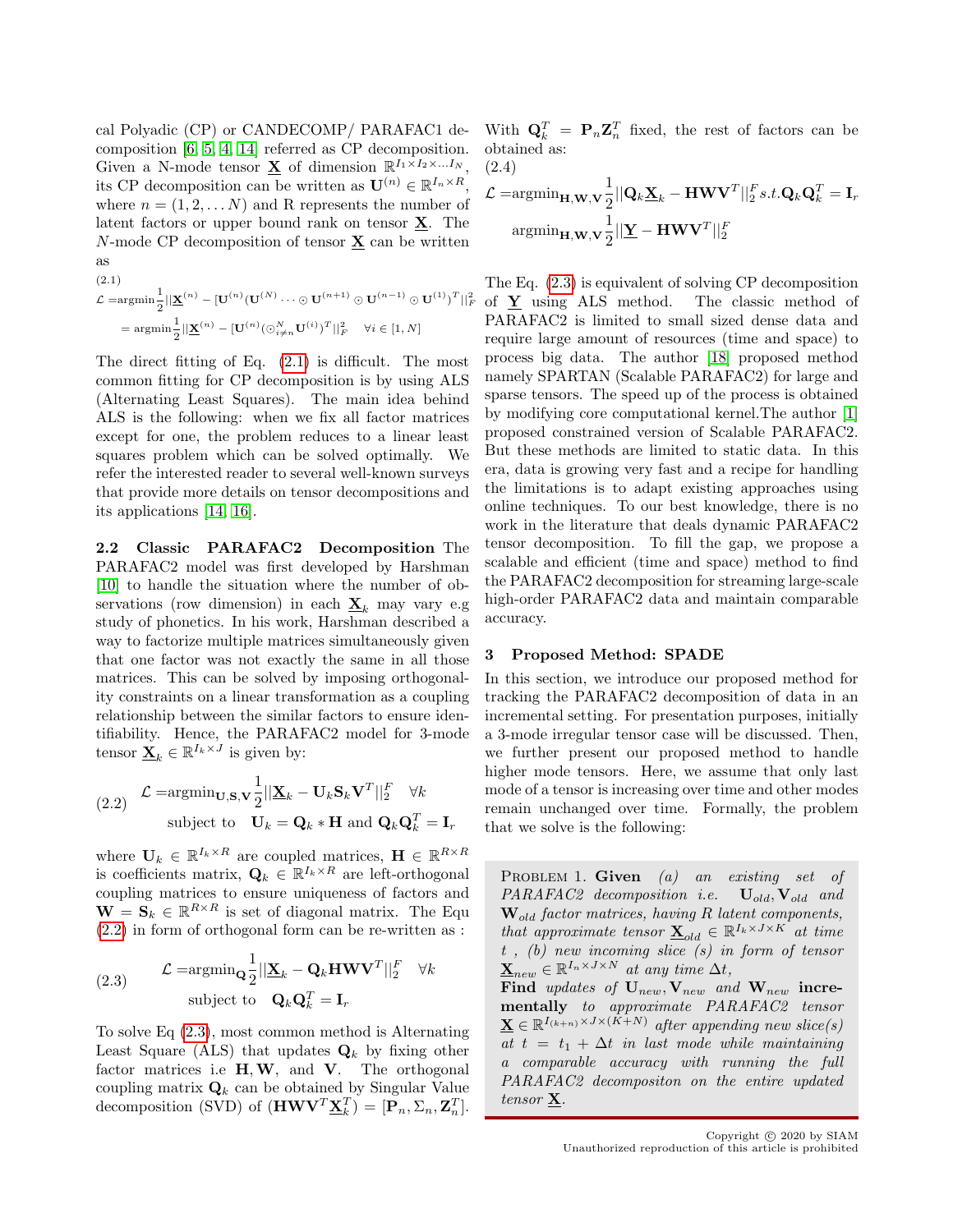3.1 The Principle of SPADE To address the online PARAFAC2 problem, SPADE follows the same alternating update schema as ALS, such that only one factor matrix is updated at one time by fixing all others.

Assumptions:

- The factor matrices  $U_{old}$ ,  $V_{old}$  and  $W_{old}$  for old data  $(\underline{\mathbf{X}}_{old})$  at time stamp  $t_1$  is available.  $\mathbf{U}_{old}$  is obtained using product of  $\mathbf{Q}_k$  and  $\mathbf{H}_{old}$ .
- We have pre-existing supporting matrices  $\mathbf{L}_{old}$  and  $\mathbf{M}_{old}$  from old data.
- There is no rank or concept drift [\[17\]](#page-8-20) in the data.

3.1.1 CP slice-wise tensor  $Y$  formulation Initiate  $\mathbf{W}_{rand}$  random linear combinations of columns of the existing  $\mathbf{W}_{old}$  factor matrix. To formulate CP tensor  $\underline{Y}$ , we obtain SVD of existing factors and new incoming data as follows:

(3.5) 
$$
[\mathbf{P}_n, \Sigma_n, \mathbf{Z}_n] = SVD[\mathbf{H}_{old} \times diag(\mathbf{W}_{rand}(n,:)) \times (\underline{\mathbf{X}}_{new_n} \times \mathbf{V}_{old})^T]
$$

Given the SVD of above equation, the minimum of Eq. [\(2.3\)](#page-2-2) over left-orthonormal  $\mathbf{Q}_n$  is given by  $\mathbf{Q}_n = \mathbf{Z}_n \mathbf{P}_n^T$ . This equivalence implies that minimizing the objective Equ. [\(2.4\)](#page-2-3) is achieved by executing the decomposition on a tensor  $\underline{\mathbf{Y}} = \mathbf{Q}_n^T \underline{\mathbf{X}}_{new}(n) \in \mathbb{R}^{\overline{R} \times J \times N}$  with frontal slices as :

<span id="page-3-0"></span>(3.6) 
$$
\mathcal{LS} = \operatorname{argmin}_{\mathbf{2}} \frac{1}{2} ||\mathbf{\underline{Y}} - [\mathbf{H}_{new}; \mathbf{V}_{new}; \mathbf{W}_{new}]]||_F^2
$$

Note that our loading or factor matrices for CP tensor decomposition in Eq. [3.6](#page-3-0) are:  $H_{new} \in$  $\mathbb{R}^{R\times R}$ ,  $\mathbf{V}_{new} \in \mathbb{R}^{J\times R}$  and  $\mathbf{W}_{new} \in \mathbb{R}^{N\times R}$ .

3.1.2 Initialization of Supporting Matrices M can be initialized as MTTKRP [\[14,](#page-8-0) [18\]](#page-8-13) w.r.t  $1^{st}$  and  $2^{nd}$ mode of tensor. We use the notation  $\mathbf{M}^{(i)}$  to denote the MTTKRP corresponding to the  $i^{th}$  tensor mode. For example, for mode-1, it is computed as  $M^{(1)}$  =  ${\bf Y}^{(1)} * ({\bf V} \odot {\bf W})^T$  and so on. Similarly, supporting matrix L for mode 'n' can be computed as Hadmard product of all factor matrices expect the n-mode factor matrix. For example, for mode-1 , it can be written as  $\mathbf{L}^{(1)} = (\mathbf{W}^T \mathbf{W} * \mathbf{V}^T \mathbf{V})$  and so on.

3.1.3 Update temporal factor Consider first the update of factor  $\mathbf{W}^{'}$  obtained after fixing  $\mathbf{V}_{old}$  and  $\mathbf{H}_{old}$ , and solving the corresponding minimization in Equ [3.7.](#page-3-1)

<span id="page-3-1"></span>(3.7) 
$$
\mathop{\rm argmin}_{\mathbf{W}} \frac{1}{2} \left| \left[ \mathbf{\underline{Y}}_{new}^{(3)} - \mathbf{W}_{rand} (\mathbf{V}_{old} \odot \mathbf{H}_{old})^T) \right] \right|_2^F
$$

where  $\mathbf{W}_{rand} \in \mathbb{R}^{N \times R}$  is random linear combinations of columns of the existing  $\mathbf{W}_{old}$  matrix. The  $\mathbf{\bar{W}}$ 

can be obtained after minimizing above equation as : (3.8)

$$
\widetilde{\mathbf{W}} = \underline{\mathbf{Y}}_{new}^{(3)} * ((\mathbf{V}_{old} \odot \mathbf{H}_{old})^T)^{\dagger}
$$
\n
$$
= \underline{\mathbf{Y}}_{new}^{(3)} * (\mathbf{V}_{old}^T \mathbf{V}_{old} * \mathbf{H}_{old}^T \mathbf{H}_{old})^{\dagger} * (\mathbf{V}_{old} \odot \mathbf{H}_{old})^T
$$

As the term  $(\mathbf{V}_{old}^T \mathbf{V}_{old} * \mathbf{H}_{old}^T \mathbf{H}_{old})$  is invertible, so its pseudo-inverse is its inverse and Equ [\(3.9\)](#page-3-2) can be written as:

<span id="page-3-2"></span>(3.9) 
$$
\widetilde{\mathbf{W}} = \frac{\underline{\mathbf{Y}}_{new}^{(3)} * (\mathbf{V}_{old} \odot \mathbf{H}_{old})}{(\mathbf{V}_{old}^{T} \mathbf{V}_{old} * \mathbf{H}_{old}^{T} \mathbf{H}_{old})}
$$

The existing MTTKRP is expensive process [\[18,](#page-8-13) [23\]](#page-8-21). Thus the *accelerated MTTKRP* [\[18\]](#page-8-13) regarding the mode-3 could be written as the inner product between the corresponding  $r^{th}$  columns of  $\mathbf{H}_{old}$  and  $[\underline{\mathbf{Y}}_{new}^{(3)}, \mathbf{V}_{old}]$ , respectively. Thus, in order to retrieve a row  $\mathbf{M}^{(3)}(n, \cdot),$ we can simply operate as:

(3.10) 
$$
\mathbf{M}^{(3)}(n,:) = dot(\mathbf{H}_{old}, \mathbf{\underline{Y}}_{new}^{(3)} \mathbf{V}_{old})
$$

The arising sub-problem, after manipulation can be rewritten as:

(3.11) 
$$
\widetilde{\mathbf{W}} = \frac{\mathbf{M}_{new}^{(3)}}{(\mathbf{V}_{old}^T \mathbf{V}_{old} * \mathbf{H}_{old}^T \mathbf{H}_{old}))}
$$

 $\mathbf{W}_{new}$  is updated by appending the projection  $\mathbf{W}_{old}$  of previous time stamp, to  $\bf{W}$  of new time stamp, i.e.,

$$
(3.12) \qquad \mathbf{W}_{new} = \begin{bmatrix} \mathbf{W}_{old} \\ \frac{\mathbf{M}_{new}^{(3)}}{(\mathbf{V}_{old}^T \mathbf{V}_{old} \ast \mathbf{H}_{old}^T \mathbf{H}_{old}))} \end{bmatrix} = \begin{bmatrix} \mathbf{W}_{old} \\ \widetilde{\mathbf{W}} \end{bmatrix}
$$

where the MTTKRP,  $\mathbf{M}_{new}^{(3)}$  is parallelizable and is efficiently calculated in linear complexity to the number of non-zeros in  $\underline{Y}$ .

3.1.4 Update factor non-temporal factors We update  $H_{new}$  by fixing  $V_{old}$  and  $W_{new}$ . We set derivative of the loss  $\mathcal{LS}$  w.r.t. **H** to zero to find local minima as :

(3.13) 
$$
\frac{\delta([\mathbf{Y}_{new}^{(1)} - \mathbf{H}_{new}(\mathbf{W}_{new} \odot \mathbf{V}_{old})^T]}{\delta H_{new}} = 0
$$

By solving above equation, we obtain: (3.14)

$$
\mathbf{H}_{new} = \frac{\mathbf{Y}^{(1)} * (\mathbf{W}_{new} \odot \mathbf{V}_{old})^T}{(\mathbf{W}_{new} \odot \mathbf{V}_{old})^T (\mathbf{W}_{new} \odot \mathbf{V}_{old})} \n= \frac{\mathbf{Y}_{old}^{(1)} * (\mathbf{V}_{old} \odot \mathbf{W}_{old})^T + \mathbf{Y}_{new}^{(1)} * (\widetilde{\mathbf{W}} \odot \mathbf{V}_{old})^T}{(\mathbf{W}_{old}^T \mathbf{W}_{old} * \mathbf{V}_{old}^T) + (\widetilde{\mathbf{W}}^T \widetilde{\mathbf{W}} * \mathbf{V}_{old}^T) \mathbf{V}_{old})} \n= \frac{\mathbf{M}_{old}^{(1)} + \mathbf{Y}_{new}^{(1)} * (\widetilde{\mathbf{W}} \odot \mathbf{V}_{old})^T}{\mathbf{L}_{old}^{(1)} + (\widetilde{\mathbf{W}}^T \widetilde{\mathbf{W}} * \mathbf{V}_{old}^T) \mathbf{V}_{old}}.
$$

Copyright  $\copyright$  2020 by SIAM Unauthorized reproduction of this article is prohibited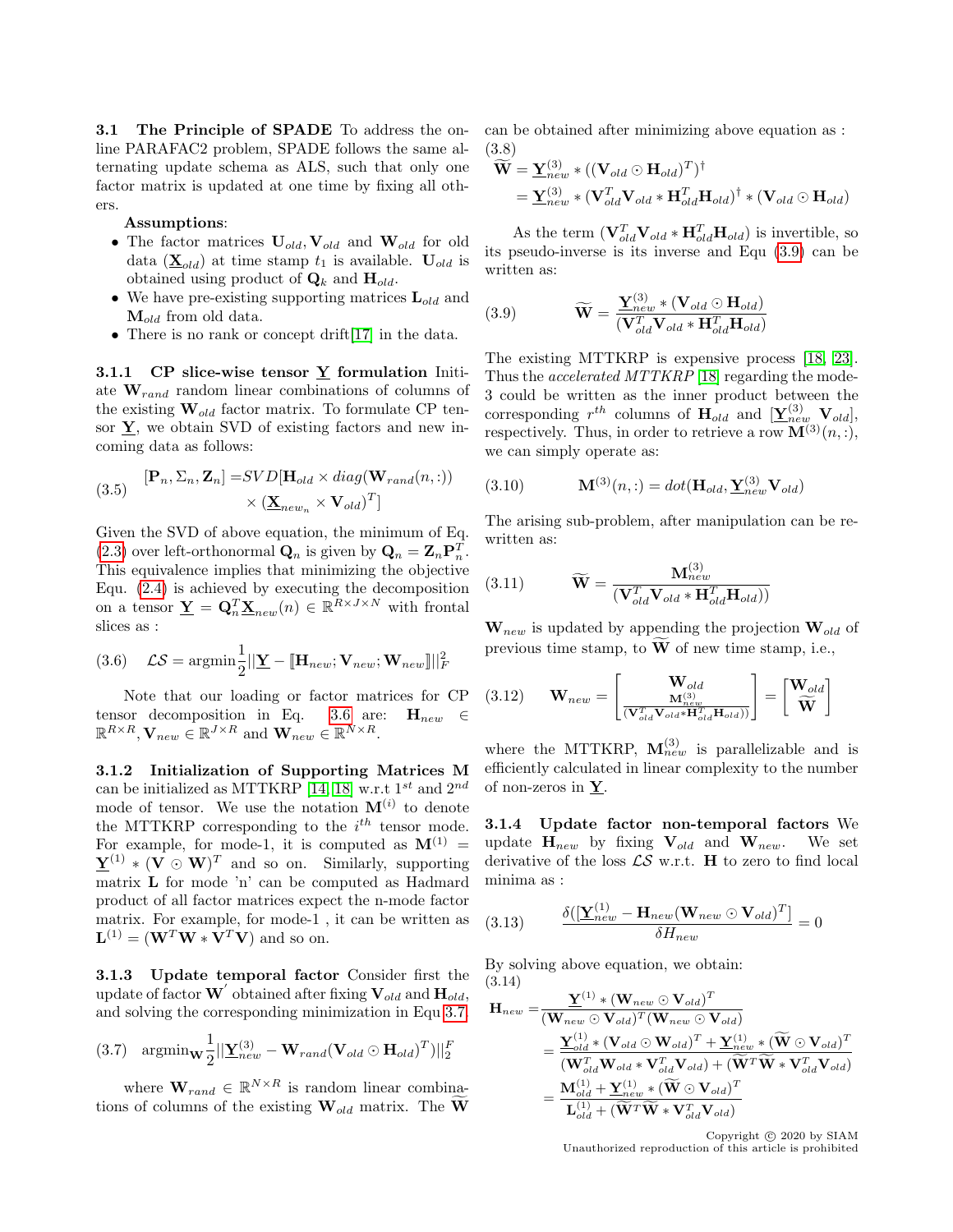Algorithm 1: SPADE Update Framework

**Input:**  $\underline{\mathbf{X}}_{new} \in \mathbb{R}^{I_k \times J_2 \times \cdots \times J_{N-1}}$   $\forall k = [1, K]$ , old data matrices  $[\mathbf{L}_{old}$ ,  $\mathbf{M}_{old}]$ , Rank R. Output: Updated factor matrices

 $({\bf U},{\bf A}^{(1)},{\bf A}^{(2)},\ldots,{\bf A}^{(N-1)},{\bf A}^{(N)}),$ 1: Initialize  $\mathbf{A}_{rand}^{(N)} \in \mathbb{R}^{K \times R}$  from  $\mathbf{A}_{old}^{(N)}$ 2: for  $k \leftarrow 1$  to  $K$  do<br>3: [P,  $\Sigma_i$ ,  $\mathbf{Z}_i$ ]  $\leftarrow$   $\text{SVD}(k)$ 3:  $[\mathbf{P}_k, \Sigma_k, \mathbf{Z}_k] \leftarrow \text{SVD}(\mathbf{A}^{(1)} \mathbf{A}_{rand}^{(N)}(k) \underline{\mathbf{X}}_{new_k}^T \odot_{i=2}^{N-1} \mathbf{A}^{(i)})$  with 4: Rank R.<br>  $\mathbf{Q}_k = \mathbf{Z}_k \mathbf{P}_k^T$ 5:  $\mathbf{Y}_k = \mathbf{Q}_k^T \mathbf{X}_{new_k}$ 6: end for 7: Update temporal modes of CP tensor  $\underline{\mathbf{Y}}$  $\mathbf{A}^{(N)} = \begin{bmatrix} \mathbf{A}_{old}^{(N)} \ \mathbf{A}_{new}^{(N)} \end{bmatrix} =$  $\lceil$  $\overline{1}$  $\mathbf{A}_{old}^{(N)}\ \mathbf{M}^{(N)}$  $\overline{\circledast_{i=1}^{N-1} \mathtt{A}^{(i)}}$ 1  $\forall i \in [1, N]$ 8: for  $n \leftarrow 1$  to  $N - 1$  do 9: Update other modes of CP tensor Y  $\mathbf{A}^{(i)} = \frac{\mathbf{M}_{old}^{(i)} + \odot_{i \neq n}^{N} \mathbf{A}^{(i)}}{\sigma_{1}^{(i)} + \odot_{i \neq n}^{N} \mathbf{A}^{(i)}}$  $\frac{W_{old} + \bigcirc_{i \neq n} A}{\prod_{ol}^{(i)} + \bigcirc \bigcirc_{i \neq n}^{N} A^{(i)}} \quad \forall i \in [1, N]$ 10: end for 11: Update first mode of PARAFAC2 tensor  $\underline{\mathbf{X}}_{new}$  $\mathbf{U} = \begin{bmatrix} \mathbf{U}_{old} \ \mathbf{Q}_n * \mathbf{A}^{(1)} \end{bmatrix}$ 12: **return** Updated  $(U, A^{(1)}, A^{(2)}, \ldots, A^{(N-1)}, A^{(N)})$ 

<span id="page-4-0"></span>As classic MTTKRP  $\underline{\mathbf{Y}}_{new}^{(1)}$   $*(\widetilde{\mathbf{W}} \odot \mathbf{V}_{old})^T$  is expensive, therefore modified and accelerated MTTKRP can be expressed as a summation of block matrix multiplications:

(3.15) 
$$
\mathbf{M}_{new}^{(1)} = \sum_{n=0}^{N} \mathbf{Y}_{new} \mathbf{T}_n = (\mathbf{Y}_{new} \mathbf{V}_{old}) * \mathbf{W}'
$$

where  $\mathbf{T}_n$  is  $n^{th}$  vertical block of the Khatri Rao Product  $(\mathbf{V}_{old} \odot \mathbf{W}')$ . The above computation can be easily parallelized over N independent sub-problems and summing the partial results. Other efficient way is by computing the slice wise matrix product  $Y_{new}V_{old}$ and for each row of the intermediate result of size  $\mathbb{R}^{R \times R}$ , we compute the Hadamard product with  $\mathbf{W}^{'}(n,.)$  as described in [\[18\]](#page-8-13). Hence  $\mathbf{H}_{new}$  can be updated as :

(3.16) 
$$
\mathbf{H}_{new} = \frac{\mathbf{M}_{new}^{(1)}}{\mathbf{L}_{new}^{(1)}} = \frac{\mathbf{M}_{old}^{(1)} + (\mathbf{Y}_{new}\mathbf{V}_{old}) * \mathbf{W}'}{\mathbf{L}_{old}^{(1)} + (\mathbf{W'}^{T}\mathbf{W'} * \mathbf{V}_{old}^{T}\mathbf{V}_{old})}
$$

In this way, the factor update equation and supporting matrices update consist of two parts: the historical part; and the new data part that makes computation fast.

Similarly,  $V_{new}$  can be updated with accelerated MTTKRP for mode-2 as  $\mathbf{M}^{(2)} = \sum_{n=0}^{N} \underline{\mathbf{Y}}_{new}^{T} \mathbf{T}_{n}$  as : (3.17)

$$
\mathbf{V}_{new} = \frac{\mathbf{M}_{new}^{(2)}}{\mathbf{L}_{new}^{(2)}} = \frac{\mathbf{M}_{old}^{(2)} + (\mathbf{\underline{Y}}_{new}^T\mathbf{H}_{new})*\mathbf{W}'}{\mathbf{L}_{old}^{(2)} + (\mathbf{H}_{new}\mathbf{H}_{new}*{\mathbf{W}'}^T\mathbf{W}')}
$$

factors  $(\mathbf{U}, \mathbf{A}^{(1)}, \mathbf{A}^{(2)}, \ldots, \mathbf{A}^{(N-1)}, \mathbf{A}^{(N)})$ , supporting projection  $\mathbf{U}_{old}$  of previous time step, to  $\mathbf{U}$  obtained **3.1.5** Update factor U Finally, we update mode-1 factor of PARAFAC2 tensor  $\underline{\mathbf{X}}_{new}$  by appending the from factor matrix  $H_{new}$  and  $Q_n$  as given below:

(3.18) 
$$
\mathbf{U}_{new} = \begin{bmatrix} \mathbf{U}_{old} \\ \mathbf{Q}_n * \mathbf{H}_{new} \end{bmatrix}
$$

Summary: Our proposed algorithm, SPADE, consist of three parts: First, it obtains slice wise CP tensor  $\underline{Y}$  from incoming tensor data  $\underline{X}_{new}$  using existing nontemporal factor or loading matrices i.e  $H_{old}$  and  $V_{old}$ and matrix created from random linear combinations of columns of the existing temporal factor matrix  $\mathbf{W}_{old}$ , Second, we initialize two small set of supporting matrices  $\mathbf{L}_{old}$  and  $\mathbf{M}_{old}$  with the old tensor and its factors by using *accelerated MTTKRP*[\[18\]](#page-8-13). In last step, the new incoming tensor data  $\underline{\mathbf{X}}_{new}$  is processed by our proposed effective, parallel and fast incremental update method presented in Algorithm [1.](#page-4-0)

3.2 Extending to Higher-Order Tensors We now show how our approach is extended to higher-order cases. Consider N-mode tensor  $\underline{\mathbf{X}}_{old} \in \mathbb{R}^{I_m \times J_2 \times \cdots \times J_{N-1}}$ . The factor matrices are  $(\mathbf{U}_{old}, \mathbf{A}_{old}^{(1)}, \mathbf{A}_{old}^{(2)}, \ldots, \mathbf{A}_{old}^{(N-1)}, \mathbf{A}_{old}^{(T_1)})$  for PARAFC2 decomposition with  $N^{th}$  mode as new incoming data. A new tensor  $\underline{\mathbf{X}}_{new} \in \mathbb{R}^{I_k \times J_2 \times \cdots \times J_{N-1}}$  is added to  $\underline{\mathbf{X}}_{old}$  to form new tensor of  $\mathbb{R}^{I_t \times J_2 \times \cdots \times J_{N-1}}$  where  $t = k + m$ . In addition, supporting matrices  $\mathbf{L}^{(1)},...,\mathbf{L}^{(N-1)}$  and  $\mathbf{M}^{(1)}, ..., \mathbf{M}^{(N-1)}$  are stored, where  $\mathbf{M}^{(n)}$  and  $\mathbf{L}^{(n)}$ ,  $n \in$  $[1, N - 1]$  are the supporting matrices for mode *n*. Additionally, the Khatri-Rao and Hadamard products of a sequence of N matrices are denoted by  $\odot_{i \neq n}^{N} \mathbf{A}^{(i)}$  and  $\bigcirc_{i=1}^{N-1} \mathbf{A}^{(i)}$ , respectively. The subscript  $i \neq n$  indicated the  $n^{th}$  matrix is not included in the operation.

The Temporal mode can be updated as :

(3.19) 
$$
\mathbf{A}^{(N)} = \begin{bmatrix} \mathbf{A}_{old}^{(N)} \\ \mathbf{A}_{new}^{(N)} \end{bmatrix} = \begin{bmatrix} \mathbf{A}_{old}^{(N)} \\ \frac{\mathbf{M}^{(N)}}{\mathbf{A}_{i=1}^{N-1} \mathbf{A}^{(i)}} \end{bmatrix}
$$

The Non-Temporal modes can be updated as:

(3.20) 
$$
\mathbf{A}^{(i)} = \frac{\mathbf{M}_{old}^{(n)} + \odot_{i \neq n}^{N} \mathbf{A}^{(i)}}{\mathbf{L}_{old}^{(n)} + \odot_{i \neq n}^{N} \mathbf{A}^{(i)}}
$$

where  $i \in [1, N-1]$ .

The dynamic or first mode of PARAFAC2 tensor can be updated as:

(3.21) 
$$
\mathbf{U} = \begin{bmatrix} \mathbf{U}_{old} \\ \mathbf{Q}_n * \mathbf{A}^{(1)} \end{bmatrix}
$$

We obtain the general version of update rule of our SPADE for N-mode tensor, as presented in Algorithm [1.](#page-4-0) NOTE: Line 3-5 can be executed in parallel.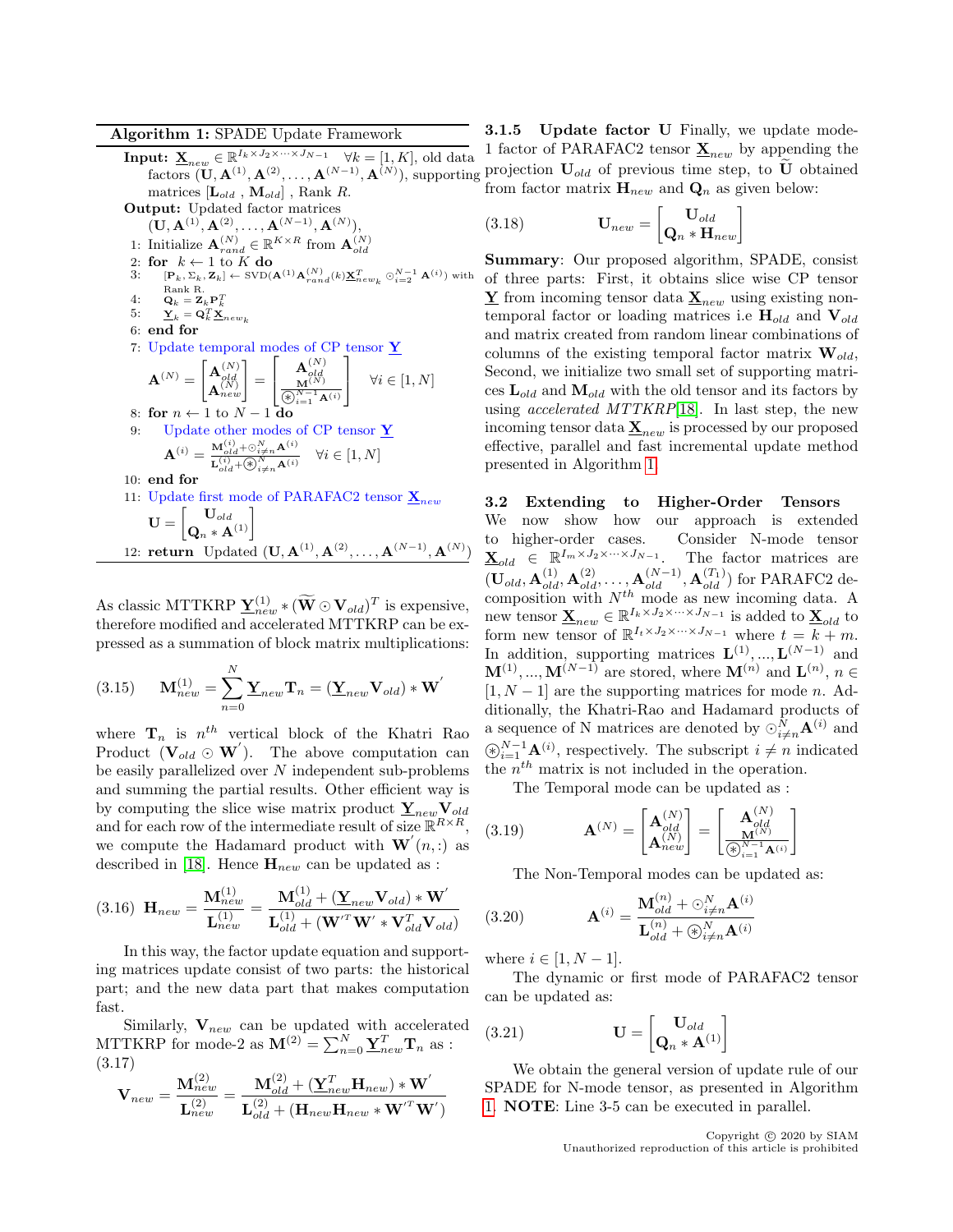<span id="page-5-3"></span>

| Dataset | Statistics (K: Thousands M: Millions) |     |      |       |          |
|---------|---------------------------------------|-----|------|-------|----------|
|         | $_{1max}$                             | J.  | K    | Batch | #nnz     |
|         | 1K                                    | 3K  | 10K  | 500   | 3M       |
| Н       | 2K                                    | 6K  | 50K  | 500   | 60M      |
| HН      | 5K                                    | 8K  | 100K | 450   | $133M\,$ |
| IV      | 5K                                    | 10K | 500K | 50    | $239M\,$ |
| V       | 10K                                   | 12K | 1M   | 10    | 507M     |
| ML      | 21                                    | 28K | 139K | 1K    | 20M      |
| Adobe   | 2K                                    | 17K | 6.8M | 10K   | 35M      |

Table 2: Details for the datasets.  $\overline{K}$  is the number of subjects, **J** is the number of features,  $I_{max}$  is the number of observations for the k-th subject and #nnz corresponds to the total number of non-zeros.The rank of tensors is  $R = 15$ . Density is between  $[10^{-3}, 10^{-5}]$ . ML: MovieLens

<span id="page-5-0"></span>

| <b>SYN</b> | PARAFAC2 SPARTan                                   |                                                    | <b>SPADE</b>                      |
|------------|----------------------------------------------------|----------------------------------------------------|-----------------------------------|
| L          | $1649.2 \pm 0.1$ $1649.9 \pm 0.1$ $1659.7 \pm 0.1$ |                                                    |                                   |
| H          | $16601.3 \pm 9.416611.3 \pm 7.316652.2 \pm 2.2$    |                                                    |                                   |
| Ш          |                                                    | $4453.1 \pm 2.7$ $4443.9 \pm 2.5$ $4454.1 \pm 3.7$ |                                   |
| ΙV         | [OoM]                                              |                                                    | $3107.6 \pm 3.3$ 3099.5 $\pm$ 3.2 |
| V          | [OoM]                                              |                                                    | $[O0M]$ 1777.6 $\pm$ 9.5          |

Table 3: Mean LOSS over complete tensor data. The boldface means the best results.

# 4 EXPERIMENTAL EVALUATION

In this section we extensively evaluate the performance of SPADE on five synthetic and two real datasets, and compare its performance with state-of-the-art approaches. Note that all comparisons were carried out over 5 iterations each, and each number reported is an average with its standard deviation attached to it.

#### 4.1 Experimental Setup

4.1.1 Synthetic Data Generation : The specifications of each synthetic dataset are given in Table [2.](#page-5-3) For all synthetic data we use rank  $R = 15$ . The entries of loading matrix  $V$  and  $W$  are Gaussian with unit variance, and orthogonality is imposed on factors H and Q, then a few entries are clipped to zero randomly to create a sparse PARAFAC2 tensor. The MATLAB script is provided on  $link<sup>1</sup>$ .

4.1.2 Real Data Description : We evaluate the performance of the proposed method SPADE against the state-of-art methods for the real datasets as well. In our experiments, we include MovieLens - 20M[\[9\]](#page-8-22) and Adobe dataset. MovieLens-20M dataset is widely used in recent literature. For this dataset, we created tensor as year-by-movie-by-user i.e each year of ratings corresponds to a certain observation for each user's activity. Adobe dataset is sequential data and it consists of tutorial sequence of anonymous 7 million users. The data is structured as sequence-by-tutorial-by-user. We have semi synthetic ground truth values for each user

<span id="page-5-1"></span>

| <b>SYN</b> | PARAFAC2           | SPARTan         | <b>SPADE</b>    |
|------------|--------------------|-----------------|-----------------|
|            | $7.4 + 1.5$        | $4.47 \pm 2.5$  | $1.3 + 0.3$     |
| H          | $725.7 + 9.2$      | $290.8 \pm 2.3$ | $21.9 \pm 2.7$  |
| HН         | $1158.7 \pm 10.7$  | $330.5 \pm 4.6$ | $22.3 + 1.4$    |
| IV         | [O <sub>o</sub> M] | $672.4 + 7.5$   | $36.7 \pm 1.3$  |
|            | [O <sub>o</sub> M] | [OoM]           | $144.7 \pm 1.8$ |

Table 4: Mean CPU TIME (mins) over all batches of thirdorder datasets. The boldface means the best results.

<span id="page-5-2"></span>

| <b>SYN</b> | PARAFAC2           | <b>SPARTan</b>     | <b>SPADE</b>    |
|------------|--------------------|--------------------|-----------------|
| J.         | $1490.3 + 0.1$     | $393.9 \pm 0.2$    | $133.3 + 0.3$   |
| П          | $21978.5 \pm 0.1$  | $16003.5 \pm 0.3$  | $1737.7 + 0.2$  |
| ĦТ         | $12813.7 + 0.1$    | $8835.3 + 0.1$     | $739.2 \pm 0.4$ |
| ΙV         | [O <sub>o</sub> M] | $10785.4 \pm 0.1$  | $622.1 + 0.1$   |
| V          | [O <sub>o</sub> M] | [O <sub>o</sub> M] | $545.4 \pm 0.1$ |

Table 5: Average MEMORY USAGE (MBytes) for decomposition. The boldface means the best results.

based on tutorial watched.

4.1.3 Evaluation Measures We evaluate SPADE and the baselines using three criteria: approximation loss, CPU time in minutes and memory usage in Megabytes. These measures provide a quantitative way to compare the performance of our method. For all criterias, lower is better.

4.1.4 Baselines In this experiment, two baselines have been used as the competitors to evaluate the performance.

- **PARAFAC2** [\[13\]](#page-8-16) : an implementation of standard fitting algorithm PARAFAC2 with random initialization.
- **SPARTan** [\[18\]](#page-8-13) : a scalable PARAFAC2 fitting algorithm was proposed for large and sparse data.

Note: Our proposed method is natural extension of scalable PARAFAC2[\[18\]](#page-8-13).

#### 4.2 SPADE is fast and memory-efficient

4.2.1 Synthetic data results First, we remark that SPADE is both more memory-efficient and faster than the state-of-art methods. In particular, the state-of-art methods fail to execute in the two largest problems i.e. SYN-VI and SYN-V for given target rank due to out of memory problems during the formation of the slice wise CP tensor  $\underline{Y}$ . This improvement stems from the fact that state-of-art methods attempt to decompose in full tensor, whereas SPADE can do the same in streaming mode, thus having higher immunity to large data volumes in short time interval and small memory space with comparable accuracy.

From the results shown in Table [\(3\)](#page-5-0), it can be concluded that, the SPADE best performance is on par to the state-of-the-art (i.e. classic PARAFAC2 as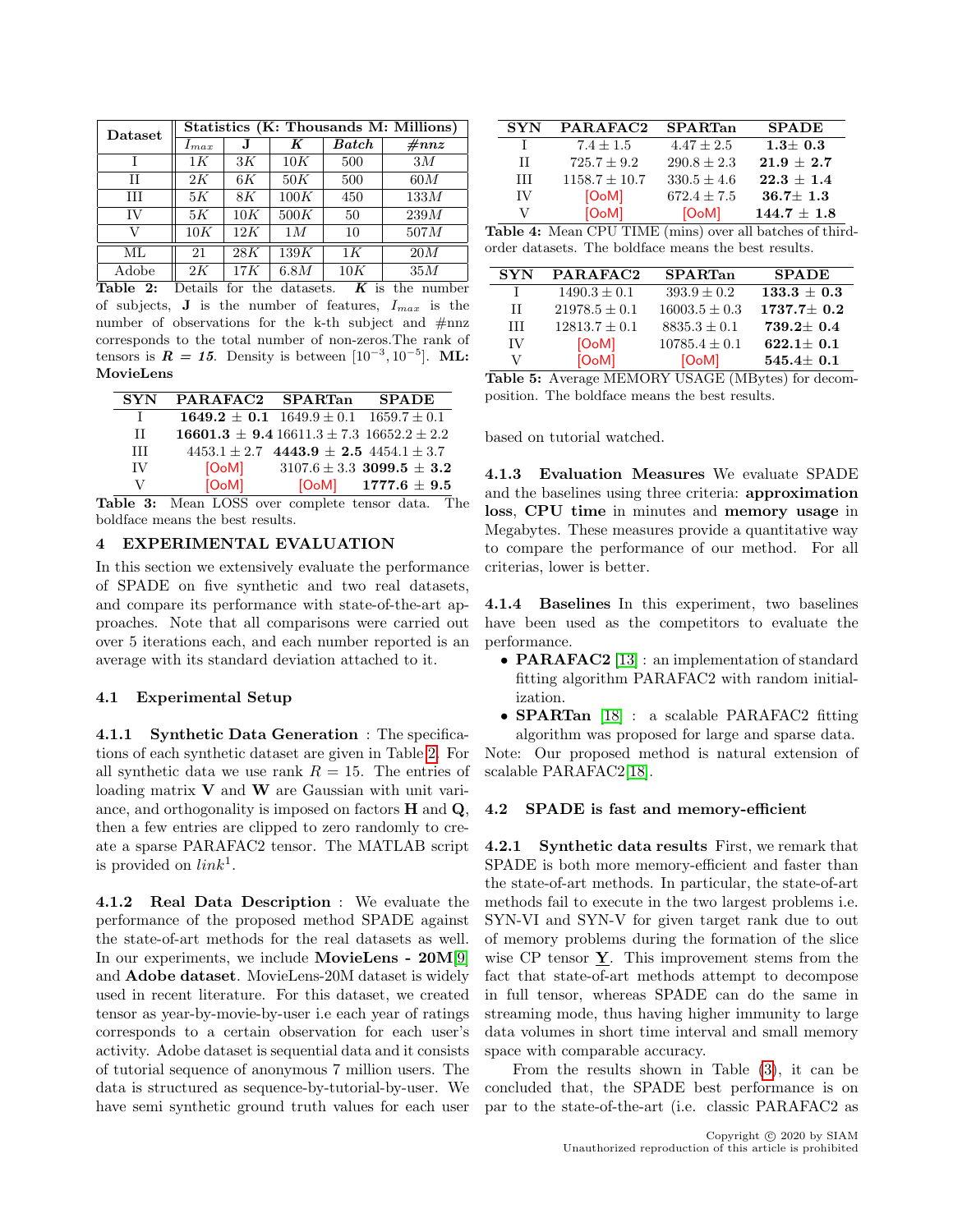<span id="page-6-1"></span>

|     | Algorithm    | MovieLens         |                    | Adobe            |                   |
|-----|--------------|-------------------|--------------------|------------------|-------------------|
|     |              | $R = 10$          | $R = 50$           | $R=10$           | $R = 50$          |
| ime | SPARTan      | $257.8 \pm 8.3$   | $5673.4 \pm 4.1$   | [OoM]            | [OoM]             |
|     | <b>SPADE</b> | $51.9 + 3.3$      | $609.6 \pm 5.6$    | $80.1 + 4.6$     | $824.9 \pm 9.1$   |
| em  | SPARTan      | $66474.8 \pm 0.1$ | $250212 \pm 0.1$   | [OoM]            | [OoM]             |
|     | <b>SPADE</b> | $2092.7 \pm 34.9$ | $10346.3 \pm 23.7$ | $690.7 \pm 37.1$ | $3409.3 \pm 56.8$ |

Table 6: The average and standard deviation of memory usage and time metric comparison on MovieLens and Adobe using two different target for five random initialization.

<span id="page-6-0"></span>

Figure 2: The average time in minutes and memory usage in MBytes for varying target rank  $(1^{st},2^{nd})$  of synthetic data of size  $(1000 \times 1000 \times 10^5)$  and varying number of subjects(K)  $(3^{rd}, 4^{th})$  for synthetic data of size  $(100 \times 100 \times 10^3, 10^{10})$ .

well as scalable PARAFAC2 (SPARTAN)), algorithm best performance, in terms of approximation loss and SPADE performances are significantly better in CPU time and memory usage as shown in Table [\(4,](#page-5-1) [5\)](#page-5-2). Most importantly, however, SPADE performed very well on SYN-IV and SYN-V datasets, arguably the hardest of the five synthetic datasets we examined where none of the baselines was able to run efficiently (under 10 hours). Overall, it is clear that the state-of-the-art approaches cannot fully handle the large data of size  $15 - by - 12K - by - 1Mil$  as it requires > 1TB memory and surpasses the available storage capacity of our system. On the contrary, SPADE properly performs for all the datasets considered in a reasonable amount of time, since it only operates directly on the incoming tensor slice(s). In particular when tested on SYN-IV dataset, for  $R = 40$ , SPADE is up to  $13 \times$  faster than the state-of-the-art method. Even for a lower target rank of  $R = 5$ , SPADE obtains up to  $20 \times$  faster computation. These results show that SPADE is able to handle large dimensions in reasonable time and memory.

4.2.2 Real data results We evaluate the performance of the proposed SPADE approach against the baseline method for the real datasets as well. The empirical results in terms of CPU time and Memory usage is given in Table [\(6\)](#page-6-1). There is no significant difference is observed in their effectiveness in terms of approx.loss. The baseline method has  $1 - 2\%$  less approx.loss as compared to our proposed method. However, the time and memory saving with SPADE is significant in case of Movielens data. For Adobe dataset, baseline is unable to create intermediate slice wise CP tensor of size  $10 \times 17K \times 6.8$  *Mil.* Our proposed method

took only < 14 hours for computing factors for it. Our proposed algorithm, SPADE, shows very promising results in speed and space utilization and showing that it is less sensitive to the size of the data, and thus, having better performance.

4.2.3 Scalability Evaluation We also valuate the scalability of our algorithm on synthetic and real dataset. Firstly, a tensor  $\underline{\mathbf{X}} \in \mathbb{R}^{1000 \times 1000 \times 10^5}$  is decomposed with increasing target rank.The baseline approach consumes more time as we increase the target rank as shown in Figure [2](#page-6-0)  $(1^{st}, 2^{nd})$ . On the contrary, the time needed by SPADE increases very moderately. Overall, our method achieves up to  $10\times$  gain regarding the time required and  $150\times$  gain over memory usage. Second, we create a tensor  $\underline{\mathbf{X}} \in \mathbb{R}^{100 \times 100 \times 10^{10}}$  of small slice size but long  $3^{rd}$  dimension. We decomposed it using fixed target rank  $R = 5$ . The baseline method runs upto  $10^7$  slices and runs out of memory for further data. However, our proposed method, successfully decomposed the tensor in reasonable time as shown in Figure [2](#page-6-0)  $(3^{rd}, 4^{th})$ .

We also evaluate scalability using both real dataset. The SPADE saved up to  $23\times$  memory used and achieved  $17\times$  speedup over the baseline approach for the Movie-Lens dataset as shown in Figure [3.](#page-7-0) The baselines unable to run for Adobe dataset because of high computation requirements for intermediate CP tensor creation. However, our proposed SPADE successfully able to decompose the tensor (Figure [3\)](#page-7-0) and shows effectiveness over large irregular datasets. In terms of batch size, it is observed that the time consumed by our method is linearly increasing as the batch size grows. However, their slopes vary with different rank used. The analysis is not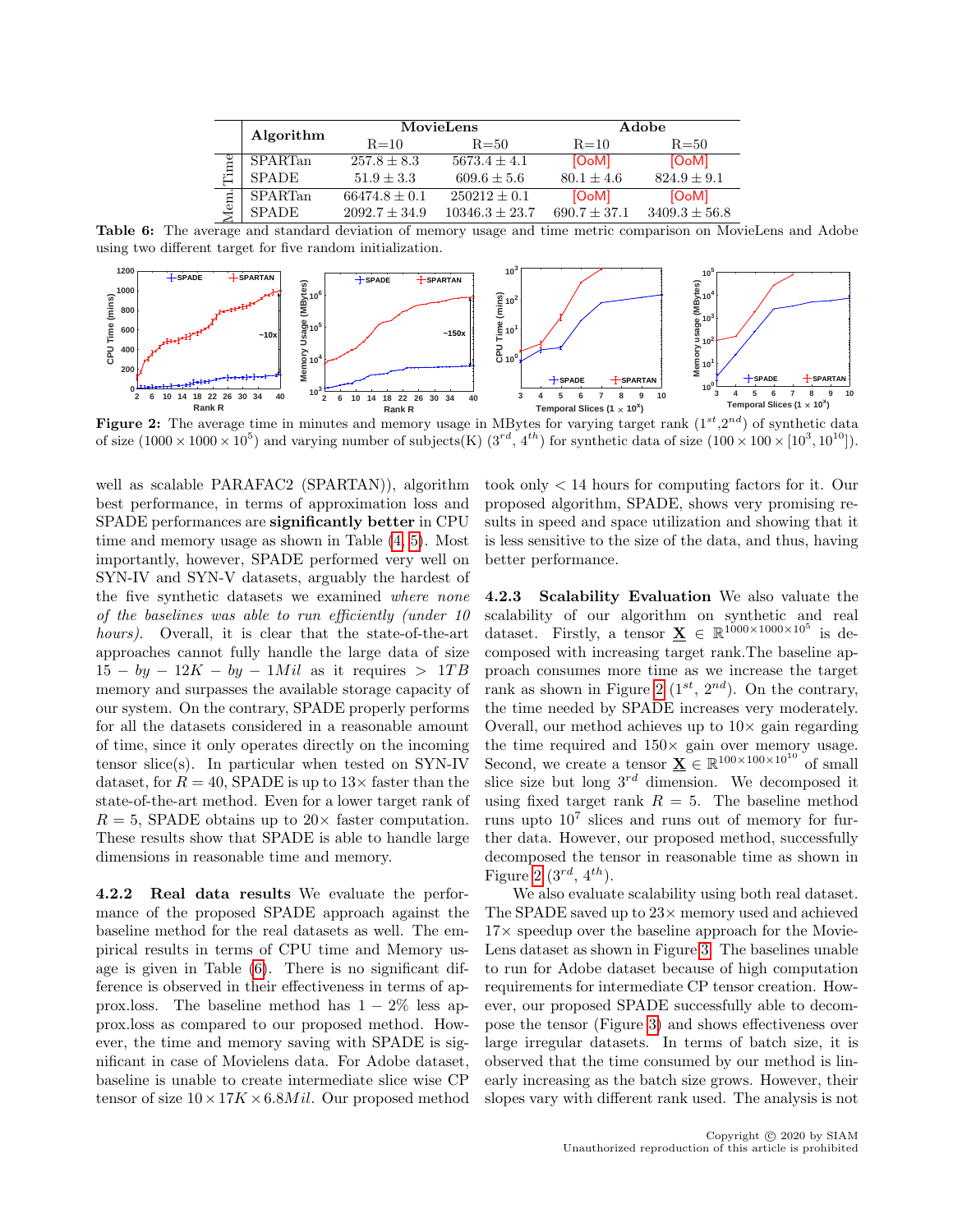<span id="page-7-0"></span>

Figure 3: The average time in minutes and memory usage in MBytes for varying target rank for both the real datasets. For Adobe dataset baseline method runs out of memory.

included due to limitation of space here.

#### 5 Community discovery on Adobe data

5.1 Motivation: Here, we discuss the usefulness of PARAFAC2 towards extracting meaningful communities or clusters of users from Adobe data. The challenge in community detection of such large data ( $\approx 7$  million users) is to capture behaviour regarding the sequential click of the tutorials for each user. In this dataset, there is no real alignment in the "time" mode, since every view of a tutorial can happen anywhere in time, therefore, we care about the sequence followed by each user and it cannot be modeled as a regular online tensor decomposition methods. Therefore, there is a serious need to learn richer and more useful representation. Below, we describe how SPADE can be used to successfully handle this challenge.

5.2 Model Interpretation: the model interpretation towards the target challenge:

- Incremental factor: Each column of factor or loading matrix W represents a community and each row represents the importance of community membership for a user to each one of the R communities. Therefore, an entry  $\bf{W}$  (i, j) represents the membership of user i to the  $j<sup>th</sup>$  community. We consider non-overlapping communities based on type of tutorial watched by user. So we normalize the matrix w.r.t row between [0,1] and highest value indicates the community membership to corresponding user.
- Irregular dimension factor: Each  $U_k$  loading matrix gives the sequential signature of each user i.e. each  $r^{th}$  column of  $\mathbf{U}_k$  reflects the evolution of the community  $r$  for all  $I_k$  tutorial watched sequences for user k.
- Non-incremental factor: The factor matrix V reflects the community definition based on tutorials and each row indicates a tutorial features.

5.3 Qualitative Analysis: For this case study, we decompose tensor in batch of  $50K$  users to extract communities. For this experiment, we set the Rank  $R = 24$  based on semi-synthetic ground truth labels. We compute Kull-back Leibler divergence or simply KLdiv [\[7\]](#page-8-23) to evaluate the communities quality.

In order to present the use of SPADE towards community detection, we focus our analysis on a subset of tutorials(s) watched by each community in Adobe dataset. Figure  $4(a)$  shows the top 5 (based on number of users) community's most frequent tutorial(s) sequence watched. Conceptually, those users share similar interest in terms of learning, domain knowledge or interests. As a result, it becomes a very important challenge to accurately cluster the users. Nevertheless, SPADE achieves significantly good performance in terms of  $KL - div$  i.e ≈ 0.553. In Figur[e4\(](#page-7-1)b), we show top 5 communities of the dataset as clustered by SPADE with  $R = 24$ . Qualitatively, we see that the methods output concurs with the communities that appear to be strong on the spy-plots. These communities are connected strongly within the group and have very few connections outside the group. As any of the baseline is unable to execute the entire data, our proposed method gives advantage to decompose the data in streaming fashion in reasonable time.

<span id="page-7-1"></span>

Figure 4: For top 5 communities (a) frequent sequence of tutorials watched (b) spy-plot of user-user view.

#### 6 Conclusion

We propose SPADE, a novel online PARAFAC2 decomposition method. We demonstrate its efficiency